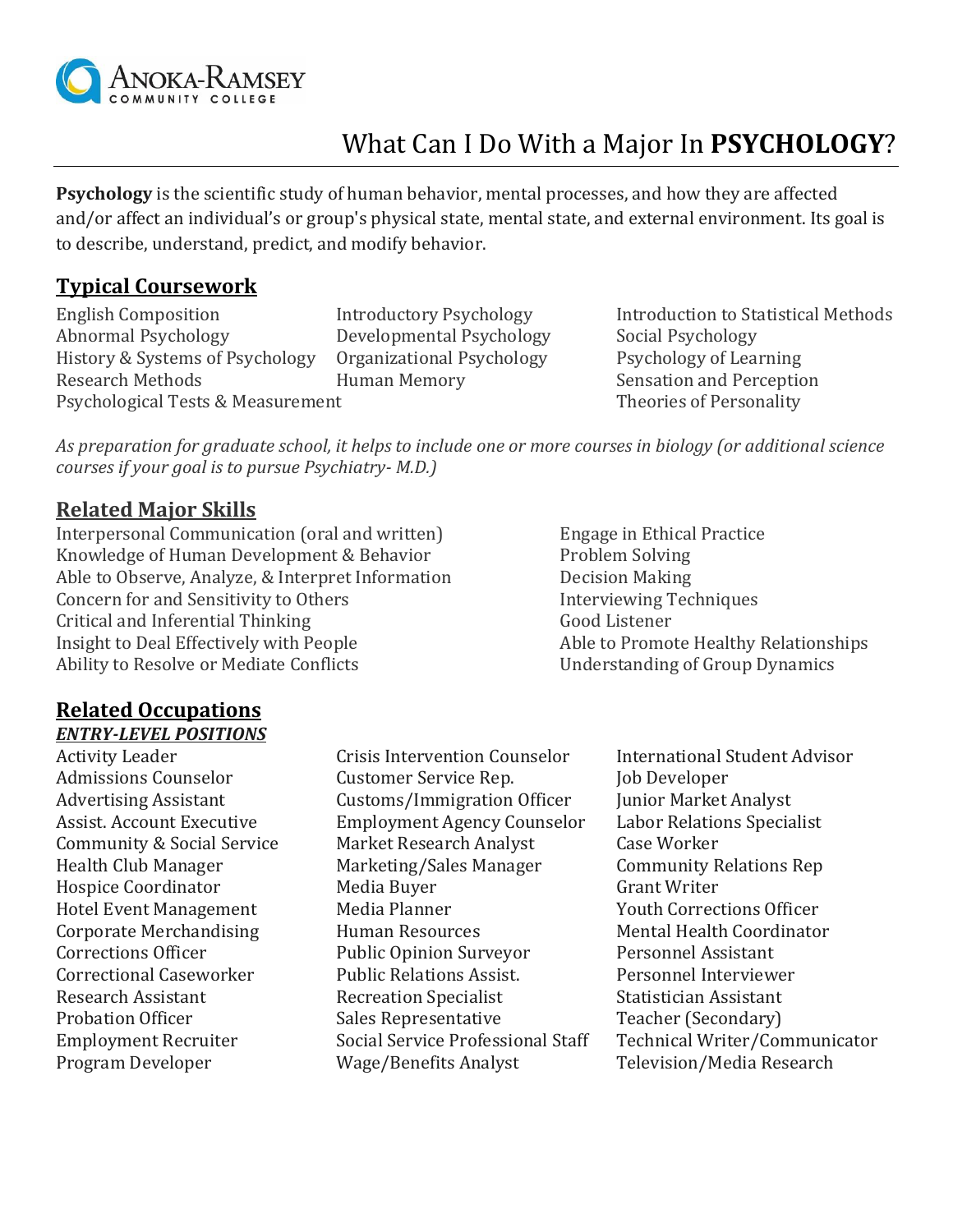#### *RELATED CAREER TITLES FOR ADVANCED DEGREES:*

| <b>Account Executive</b>         |
|----------------------------------|
| Art Therapist                    |
| Consultant                       |
| Labor Relations Specialist       |
| <b>College Student Affairs</b>   |
| <b>Career Planning Professor</b> |
| <b>Community Relations Dir.</b>  |
|                                  |

Occupational Therapist Nonprofit Administrator Music Therapist **Music Therapist** Music Therapist Music Resources Manager Creative Director **Creative Director** Personnel Manager Employee Assistance Director Health Educator Training & Development

Crisis Intervention Counselor International Student Advisor Case Manager The Case Manager Higher Education Administration

#### *COUNSELING PROFESSIONS\* (MASTER'S DEGREE REQUIRED):*

Guidance/School Counselor K-12 (LSC) College Counselor Behavior Analyst (BCBA) Vocational Counselor Clinical Mental Health Counselor (LPC, LPCC) Clinical Social Worker (LICSW)

#### *DOCTORAL DEGREE REQUIRED PROFESSIONS:*

Child Psychologist Industrial/Organizational Psych Licensed Clinical Psychologist (LPCC) Experimental Psychologist Sport Psychologist Industrial/Organizational Psychologist Social Psychologist

Career Counselor Alcohol and Drug Counselor (LADC) Marriage and Family Therapist (LMFT) Rehabilitation Counselor (CRC) Psychotherapist (LMFT, LICSW, or LPCC)

Developmental Psychologist Forensic Psychologist Health Psychologist Neuroscience Psychologist Psychologist (Psy.D. or Ph.D.) Psychiatry (M.D.) School Psychologist (Ph.D. or Ed.S. Degree)

*\*Many applied positions require licensure. This can take an additional one to three years of supervised experience after earning a graduate degree depending upon state requirements.*

## **Who Hires for this Occupation?**

Human service agencies, counseling centers, outpatient mental health centers, hospitals, clinics, businesses, social service agencies, K-12 schools, non-profits, private practice, government, and colleges and universities.

## **Minnesota Colleges and Universities with a major in PSYCHOLOGY**

Augsburg College The Bemidii State University Bethany Lutheran College

Bethel University Capella University Carleton College College of St. Benedict College of St. Scholastica Concordia College Concordia University Crown College Gustavus Adolphus College Hamline University **Macalester College** Metropolitan State University MN State Univ., Mankato North Central Univ. St. John's University St. Catherine's University MN State University, Moorhead St. Olaf College St. Mary's Univ., Winona St. Mary's Univ., Minneapolis St. Mary's Univ., Rochester St. Cloud State University Southwest State University University of MN – Duluth University of MN – Morris University of MN – Twin Cities Univ. of Northwestern Winona State Univ. Thomas Winona State University of St. Thomas Walden University